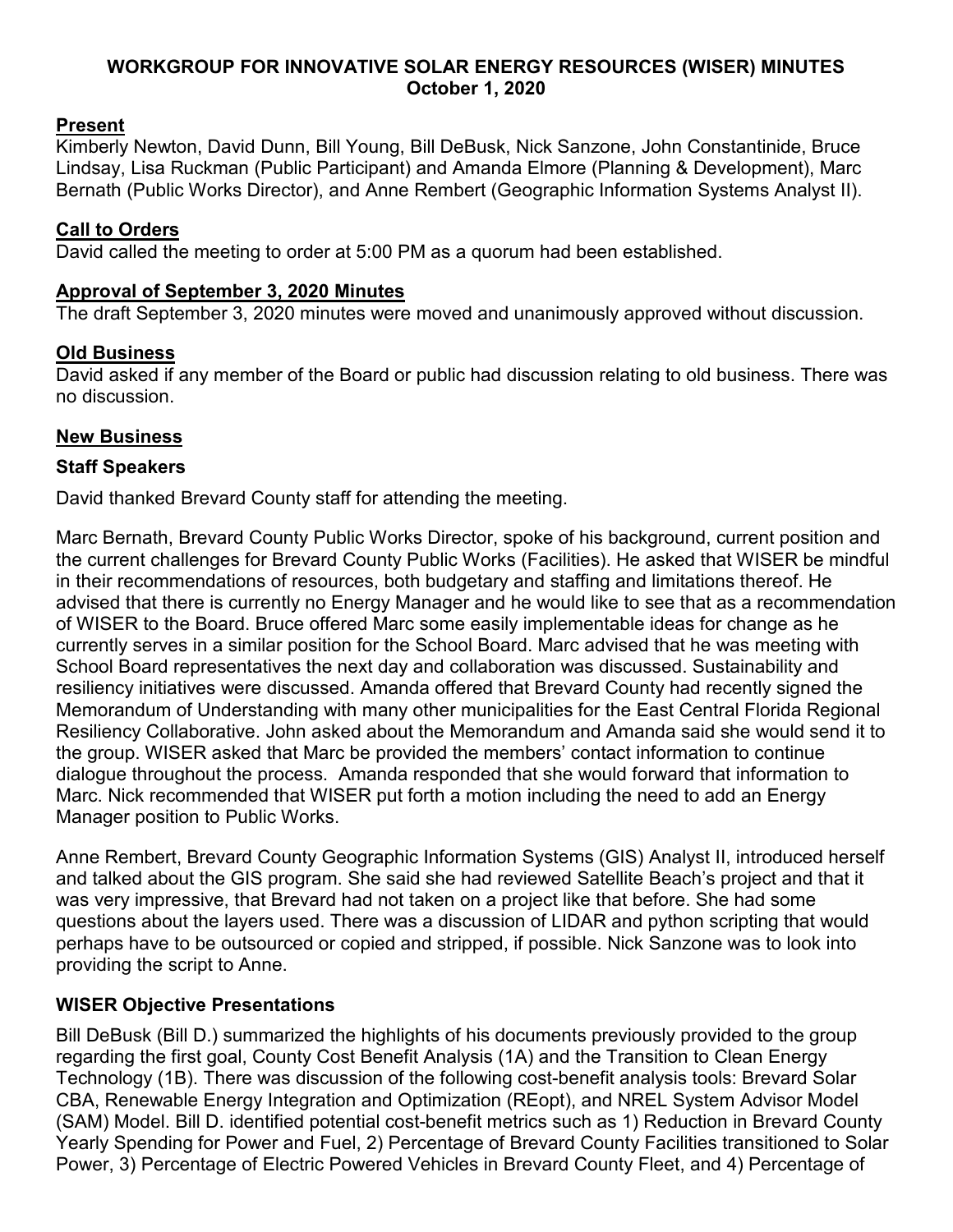WISER Minutes October 1, 2020 Page 2

Electric Powered Machinery in Brevard County Inventory. Bill D. also went through the rough draft Brevard County Florida Clean Energy Transition Plan and identified the following potential plan metrics: 1) Reduction in energy cost for Brevard County, and 2) Percent of Municipal Electricity Demand Powered by Solar Energy.

Kimberly Newton presented a PowerPoint regarding Improving Public Access to Clean Energy Technology. Most notably, she highlighted the recent formation of Solar United Neighbors (SUN) cooperative (Co-op) and the important of emphasizing weatherization. Lisa Ruckman was also able to speak about SUN. Lisa said that Heaven Campbell would be the contact for Brevard SUN. The recent Florida Today article was discussed. One metrics identified was Co-op enrollment. Currently, there are 32 members, with a 200 member goal. Per the last two years of the Space Coast Solar Co-Op, 114 homeowners went solar, 665 residents were educated about solar energy, and almost \$2 million was invested in local and sustainable jobs. (Source: Solar United Neighbors). Kimberly asked for input regarding suitable gains for Goal 2. Amanda asked if Kimberly would send the PowerPoint she presented via screen share and she said she would.

John Constantinide presented his documents for goal 3, identifying policies and practices that serve as barriers to the adoption of advanced energy technology within the County, and make recommendations on policy revisions. Available resources were discussed and input possibly being provided through social media. Identified end products were as follows.

- Recommendations to, first, assess and implement energy conservation measures across all County buildings based on current technologies, with the option to utilize financing mechanisms to pay for the implementation;
- Recommendations to, second, implement mass energy and renewable energy technology within County government based on energy consumption after implementing energy conservation measures, with the option to utilize financing mechanisms to pay for the implementation; [NOTE: Policy should be clear that adoption of technology does not intend for the County to generate more energy than is consumed.]
- Recommendations to modify policies to increase access to residential and commercial property owners to implement the adoption of mass energy and renewable energy technology within County government, with the option to utilize financing mechanisms to pay for the implementation;
- Recommendations to establish partnerships between the County and municipalities associated with revised policy removing common barriers and increasing access to renewable energy and mass energy technology; and
- Recommendation to establish partnership with the Florida Solar Energy Center on keeping the County advised, after the completion of WISER's work, on updated State policy related to renewable and mass energy technology and opportunities for the County to better align with or take advantage of those updated policies.

Metrics to consider were as follows:

• Energy consumption percentage reduction, compared to current or past year consumption, by a future calendar or budget year;